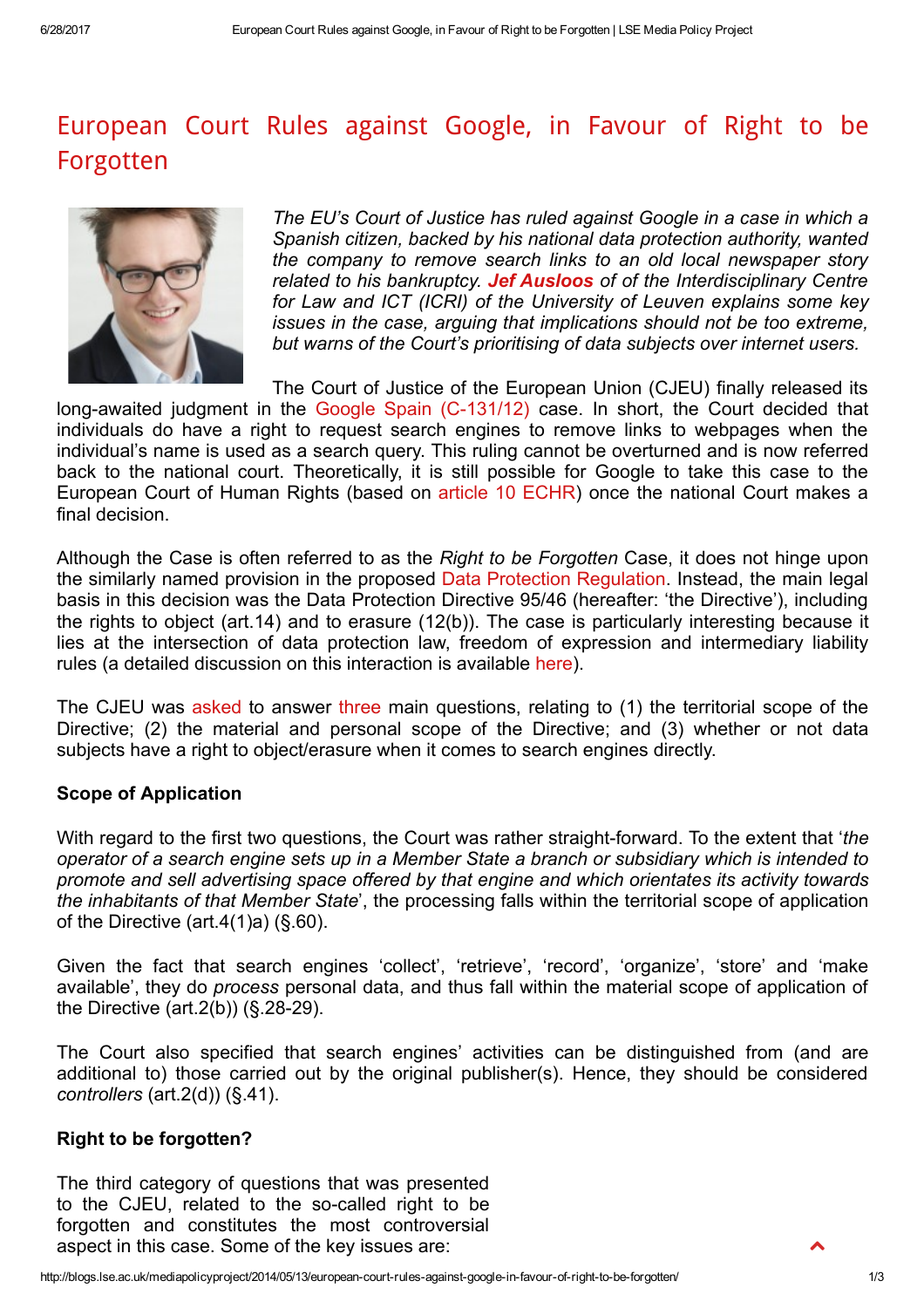### Limited scope of the judgement

First of all it is important not to overemphasise the impact of this judgment on the right to freedom of expression (art. 11 [Charter;](http://www.europarl.europa.eu/charter/pdf/text_en.pdf) art.10 [ECHR\)](http://www.echr.coe.int/Documents/Convention_ENG.pdf). In this particular case, the request related specifically to the link between using an individual's name as a search query and the search result referring to a particular webpage. In other words, even if the request is granted, the same webpage can still be reached through other – maybe more relevant – search terms.



Will it be flooded with requests for erasure?

# No obligation to delete, but an obligation to Photo by Robert Scoble CC-BY-2.0 balance

One should not conclude that any individual can

now request search engines to delete links to webpages when their name is used as a search term. Instead, such requests will still have to comply with the requirements under article 12(b) (right to erasure) and/or article 14 (right to object). Put briefly, these provisions require a balance to be made between opposing rights and interests (§.74; 76). Hence, the plaintiff will have to substantiate his/her request and upon receiving such a request, the search engine will have to make the necessary balance. If the search engine does not grant the request, the CJEU specified that 'the data subject can bring the matter before the supervisory or judicial authority so that it carries out the necessary checks' (§.77). In other words, search engines are not obliged to comply with takedown requests, unless a supervisory or judicial authority issues them.

## Independent responsibility of Search Engines

This observation ties back to the personal scope of the Directive. It was emphasised throughout the judgement that Google's activities can clearly be distinguished from those of the original publishers. The potential harm or negative consequences vis-à-vis the data subject will in many cases not result from an obscure publication in a local online newspaper, but rather from the widespread (and often decontextualised) availability of the information through search engines. A logical consequence is that even though the original content is published lawfully, data subjects will still be able to request the removal from search engines directly. It is important to distinguish this from potential requests directed to the original publisher (e.g. to remove or blur out his/her personal data) (§. 39).

# Over- burdening search engines?

Upon first reading, one could claim the judgment puts to big a burden on search engines. After all, paragraph 38 specifically states that the operator of a search must comply with all the requirements in the Directive. It goes without saying that subjecting search engines to the full application of the data protection Directive, gives rise to [considerable](http://papers.ssrn.com/sol3/papers.cfm?abstract_id=2321494) concerns. On the other hand, the judgment does specify that search engines only need to comply with the Directive 'within the framework of their responsibilities, powers and capabilities' (§.38; 83). It is still too early, however, to predict how this will play out in practice.

# Presumption that data subject's rights trump all others

One of the most important concerns I have at this stage, concerns the Court's presumption that 'data subject's rights […] override, as a general rule, the interest of internet users…' as well as the economic interests of the search engine operator itself (§.81). In other words, it seems that the court suggests an imbalance of interests should be presumed, favouring privacy interests over all others. However, the Court does seem to nuance this by stating the balance might depend on the nature of the information, its sensitivity, the interest of the public, the role of the relevant individual in public life, etc. Needless to say that this wording is not conducive to legal certainty.

# Implications

 $\blacktriangle$